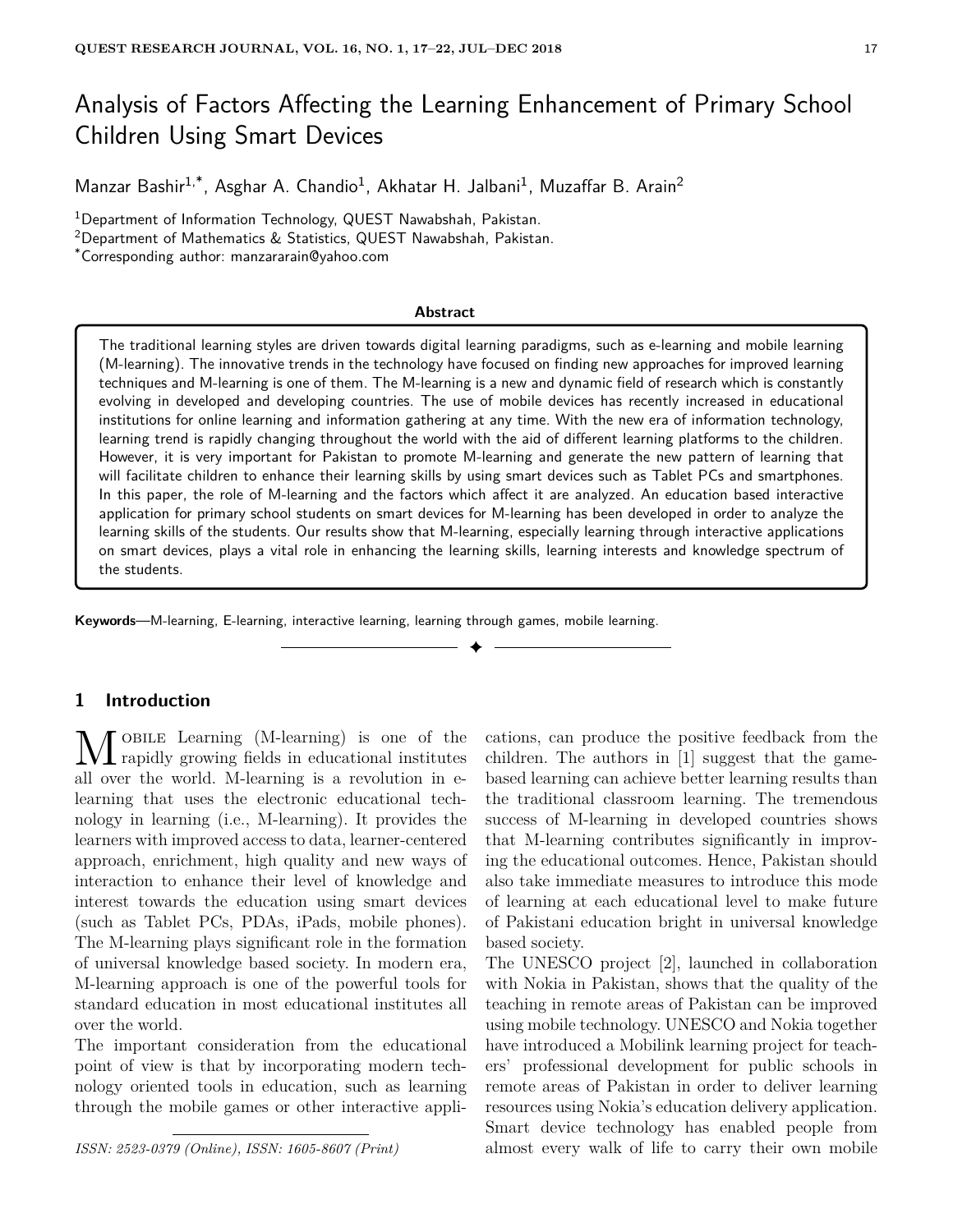assistant with them all the time. These mobile devices include Personal Digital Assistants (PDAs), tablet PCs, e-readers and smart phones. These devices have tremendous potential for both traditional classroom learning and out-of-classroom informal learning [19].

The rest of the paper is organized as follows. Section 2 outlines related work in this domain. Section 3 describes the factors affecting the learning behavior. Section 4 discusses the proposed framework. Section 5 describes the results and discussions and section 6 concludes the paper.

# **2 Related Work**

Mobile learning (M-learning) is derived from elearning which is a portable technology composed with wireless and mobile phone networks which facilitates the learners to enhance their level of understanding towards the particular topic anywhere and anytime. The educational results of students are affected by the usage of interactive learning applications using smart mobile devices [5]. The adoption of the e-learning implementation at a private university in Indonesia has isolated the behavior of the students towards the ICT [4].

M-learning also has positive influence for the behavior, attitude and interest in students of colleges at American higher education institutes [8]. An M-learning process for pre-school children also affects the educational period of children and teachers [3]. Mobile learning also has a positive effect on educational achievement and self-regulation [6]. In M-learning, cultural factors have also significant impacts for culturally diverse country such as Pakistan [7], as mobile culture is an integral part of our daily life and young people bring mobile phones with them all the time and continue to use them for playing games and internet surfing [9].

According to students' perception, the role of the teacher is very important in M-learning at developed countries [10]. Most of the teachers favor the use of technology-oriented tools during their lectures in the classrooms for facilitating the students to understand the lecture topics more easily [11]. The distance learning via SMS facility of Open University Malaysia is an initiative which enables the university students from remote areas to learn through mobile devices [12]. One of the significant uses of mobile phones for playing games indicates that the learning interest of students is enhanced through mobile games [14]. M-learning impacts the learning outcomes by improving the access to the education with alternative learning process [13]. The mobile game development is rapidly growing due to the increased use of mobile devices which may also have positive influence in the educational institutes [14]. The game based learning features also contributes to the engagement of participants in a topic and they feel fun by learning through the mobile games [15].

# **3 Factors Affecting Learning Outcomes**

There are a number of factors that affect the leaning outcome and behavior of children using smart devices. The M-learning technique facilitates the children from different aspects which are discussed in the following sections.

# **3.1 Activity Based Learning**

This type of learning enhances the learning interest of children using smart devices and has shown significant impact on the children outcome in education. The activity-based learning provides a variety of educational material in different aspects and children may be engaged through different activities according to their level of interest.

#### **3.2 Ownership**

Ownership is also perceived as a powerful motivational force for individual learners. Ownership includes using own device, privacy, availability and mobility which allow the learners to access information all the time and staying connected with friends, family and the rest of the world.

## **3.3 Collaboration**

Collaboration is one of the greatest experiences for mobile learners which provides them a chance to work together from remote locations. Learners can interact with their trainers and colleagues anytime and from anywhere. M-learning allows the learners to share their ideas within a group and get a quick feedback. Mobile learning facilitates the learners with various online apps such as Google Apps that allow the learners to work collaboratively. The M-learning context is more than on-demand and the mobile learning extends learning from the classroom to the real-world practice. There are a number of opportunities for the learners in M-learning such as they can choose a course on their own demand. M-learning also enhances the learning experience of the learners for both formal and informal learning practices. Leaning is everywhere and anytime such as waiting for the train at station and the context of M-learning is more than the time and space [17]. By this way, learners can learn more effectively and efficiently in flexible and comfortable environments  $|18|$ .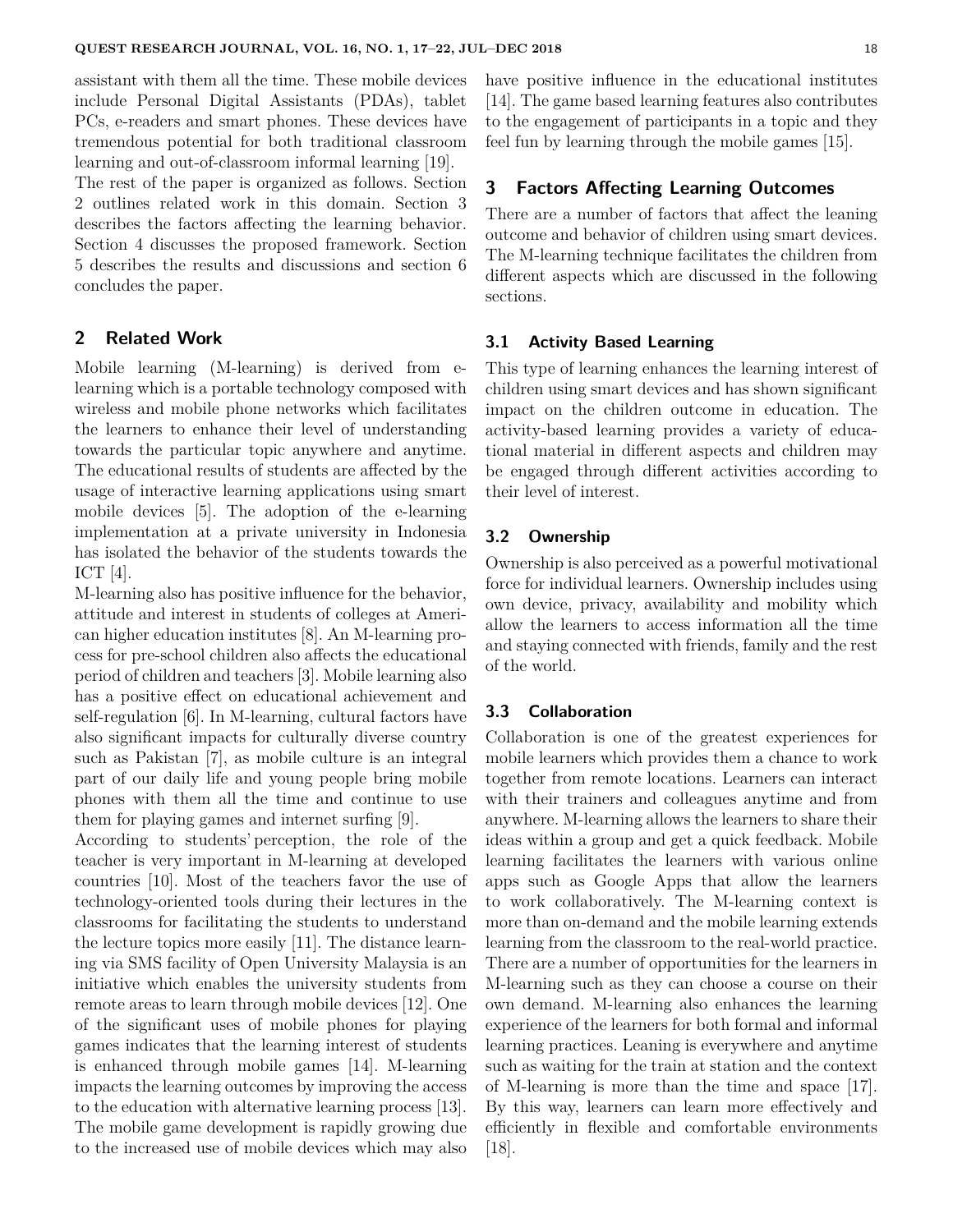

Fig. 1: The proposed framework

#### **3.4 Learning as a Fun**

Learning as a fun also has a positive effect on educational outcomes of the children, because when children have fun, they are more creative and innovative and are able to engage with whatever they are learning through coming up with new ideas. Learning as a fun looks for providing free learning activities to children according to their interest such as children learn through mobile games according to their choice (math, English, etc). These additional benefits of mobile application facilitate the learners to learn with fun [20].

#### **3.5 Feeling Happy**

Feeling happy is also one of the motivational factors for the children leaning through mobile games. M-learning provides the learners with entertainment at their fingertips. Starting to learn with the help of games on their own smart devices has a positive experience for improving the learning skills of the students [16].

## **4 Proposed Framework**

Our proposed framework is depicted in Figure 1. The following sections explain the various steps of our proposed framework.

#### **4.1 Application Development**

In the first step, we develop an Android-based alphabet learning application, namely "English Alphabets Learning Application" for children. The idea behind the development of the android application is to use it for analyzing and measuring the interest of the children for learning through mobile devices with the help of usability tests.

#### **4.2 Pre-Questionnaire**

A number of the questions are asked from the children before testing the developed application which are helpful for understanding the level of the interest of the children towards M-learning.

## **4.3 Usability Testing**

The developed application is tested in real environment on the children of class nursery, kindergarten and one. During this phase, 5 primary schools are visited for conducting application tests. These schools include both private and public sector. A total of 155 students participated for usability testing. The application contains multiple activities for children's understanding. The students were able to learn through different aspects as per their interest. This helped to analyze the user experience of the children.

#### **4.4 Post-Questionnaire**

At the end of the usability testing phase, a postquestionnaire are distributed among the students which contains a number of questions for the children about the user interface and the use of the application.

# **5 Results and Discussions**

We adopt a collaborative classroom setting by making the students sit together around the tables in the classrooms. Before the usability testing of the application, some pre-questionnaires are distributed among the students for collecting the basic information about the use of smart devices. Subsequently, we give a demo to the students about the use of the application. Some of the basic questions asked from the students and their respective answers given by the students are shown in the Table 1. At the end, the post-questionnaire are distributed among the students for knowing the understanding and interest of the students using the smart devices.Table 2 shows the usability test questionnaires asked from the students after the pre-questionnaire.

After the usability testing, post-questionnaire are distributed among the students. Table 2 shows the post-questionnaire questions asked from the students. Furthermore, the feedback of the students about each questionnaire is shown in the following Figure 2-6. Figure 2 shows the feedback of the students on the usability experience of the developed application. 89 students strongly agree, 31 agree, 21 are uncertain, 9 disagree and 5 strongly disagree, respectively.

Figure 3 shows the feedback of the students on the understanding of the alphabets using the developed application. 81 students strongly agree, 47 agree, 15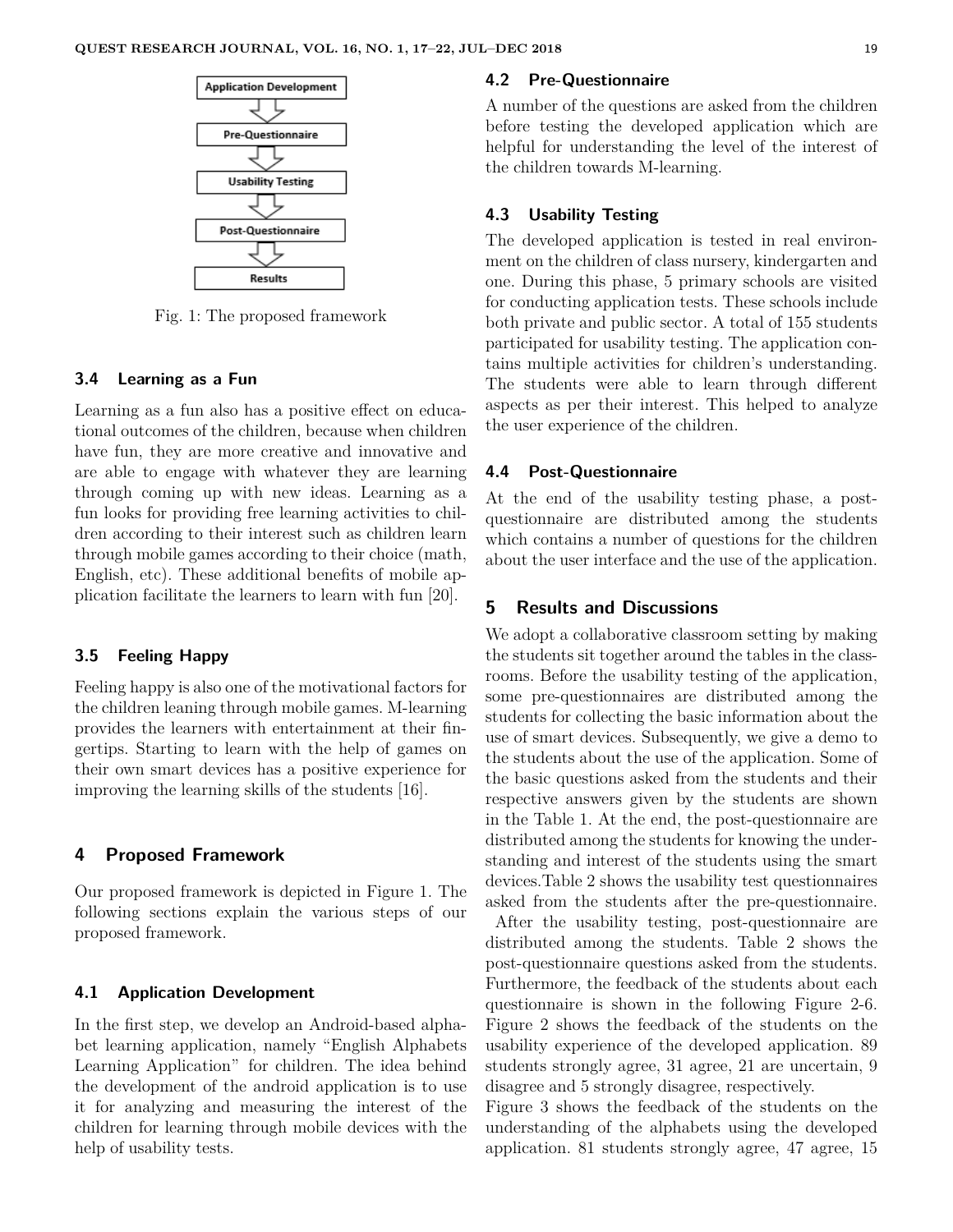#### **QUEST RESEARCH JOURNAL, VOL. 16, NO. 1, 17–22, JUL–DEC 2018** 20

TABLE 1: Questions asked before the usability testing

| Age in Year                          | $3 \text{ to } 4$ | 60     |
|--------------------------------------|-------------------|--------|
|                                      | $5 \text{ to } 6$ | 65     |
|                                      | 6 to 7            | 30     |
| Gender ratio                         | <b>Boys</b>       | Girls  |
|                                      | 53.55%            | 46.45% |
| Class-wise students                  | Play Group        | 44     |
|                                      | КG                | 24     |
|                                      | Nursery           | 55     |
|                                      | One Class         | 32     |
| Familiarity About Smart de-          | <b>YES</b>        | NO.    |
| vices                                |                   |        |
|                                      | 76%               | 24%    |
| Learning through Interactive         | <b>YES</b>        | NO.    |
| Tools                                |                   |        |
|                                      | 73%               | 27%    |
| <b>Availability of Smart devices</b> | <b>YES</b>        | NO.    |
|                                      | 82\%              | 18%    |



| S.No          | Question                                         |  |  |
|---------------|--------------------------------------------------|--|--|
|               | Is this application interesting and easy to use? |  |  |
| $\mathcal{D}$ | Did you understand easily through this ap-       |  |  |
|               | plication?                                       |  |  |
| 2             | Will you use this application at your home?      |  |  |

are uncertain, 9 disagree and 3 strongly disagree, respectively.

Figure 4 shows the feedback of the students regarding the use of the developed application at their homes in order to learn English alphabets using this application. The results show that 83% of the students are willing to use this application at their homes for learning English alphabets and 17% are not interested to use this application.

The application developed is based on five basic activities for learning English alphabets. Each activity is defined by different ways of learning for the students to learn through different techniques and interests. Figure 5 shows the feedback from the students regarding activity wise interest of the students. 73 students are interested in ABC-Chart activity, 61 in Finger-Swipe activity, 9 in Click-to-Next activity, 8 in Auto-play and 4 are interested in Alphabets activity.

The traditional learning and M-learning methodologies are compared and the feedback from the students regarding the traditional learning system and M-learning system is obtained. The results of the feedback as given in Figure 6 show that 51% students are interested in the interactive learning, 41 in traditional learning and 8% are interested in both traditional and interactive learning.



Fig. 2: Usability of the developed application (easiness to use)



Fig. 3: Usability of the developed application (understanding through the application)



Fig. 4: Usability of the developed application (use of the application at home)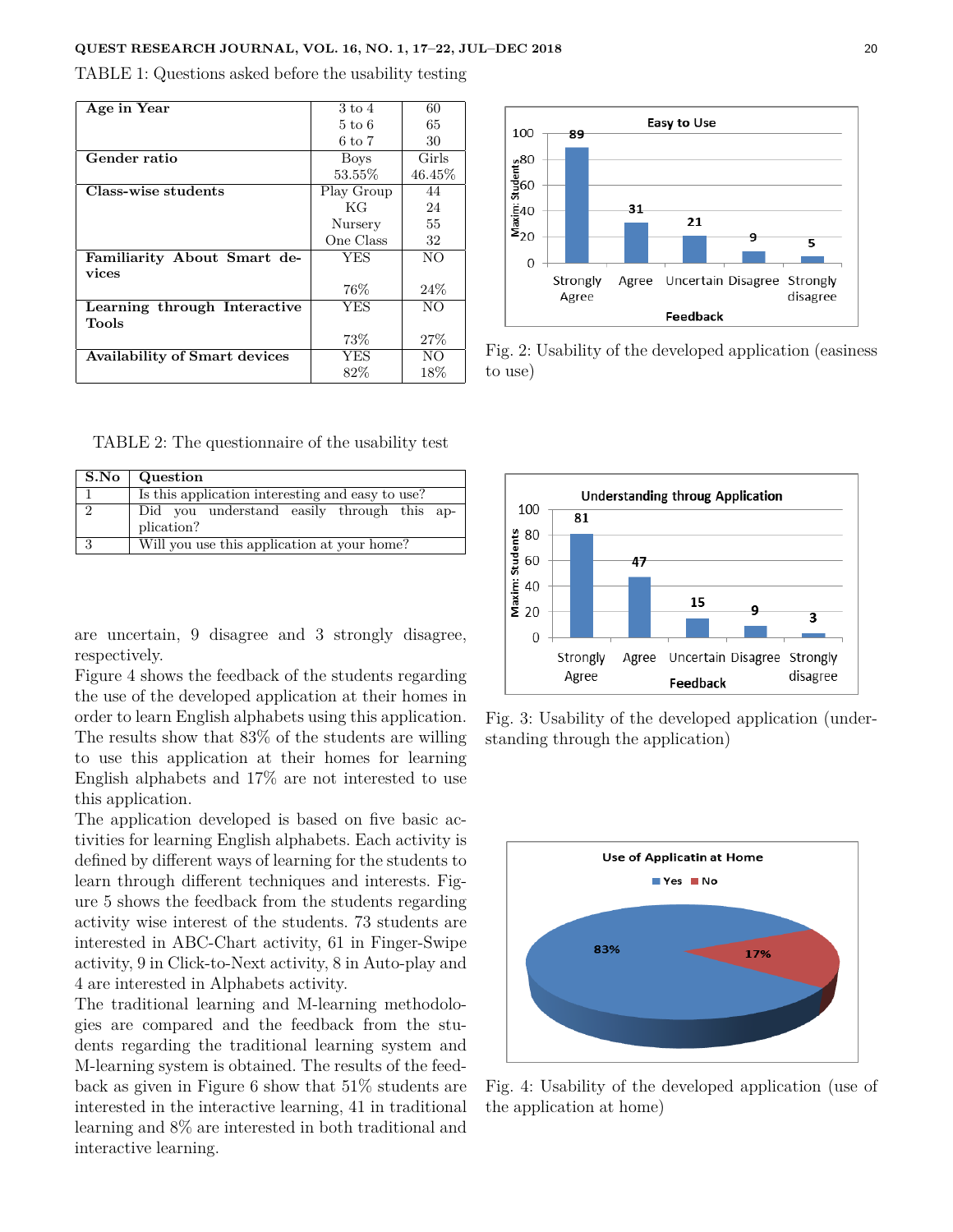

Fig. 5: Activity-wise interest of the students



Fig. 6: Interactive vs. traditional learning

#### **6 Conclusion**

The mobile learning enables the education delivery everywhere/anytime. Mobile learning facilitates the students with verity of integrated learning activities, especially the use of the smart devices as interactive learning tool. Mobile learning has potential to produce innovative pattern of learning that may facilitate the students to enhance their learning skills. This research study concludes that interactive learning (M-learning) has significant impact on the leaning outcomes of the students. In addition, five factors are analyzed as activity based learning, ownership, collaboration, feeling happy, and leaning as a fun that can enhance the learning interest of the students. Moreover, an educational learning application was developed for analyzing the learning interest of the students. The results of this research study show that 72% of the students are interested in interactive learning methodology, such as M-learning, through mobile games and other interactive learning tools. During the visit of the schools for usability testing of the application, it was found that most of the private sector schools are already using interactive learning tools such as FlexiMaster, but they are not using these tools on regular basis.

However, in the government sector schools, there is no existence of interactive learning practices. Therefore, it is important for education department of government of Pakistan to take vigorous steps for promoting the interactive learning (M-learning) in order to be a part of the global society.

### **Acknowledgment**

The authors are thankful to the administration of Quaid-e-Awam University of Engineering, Science & Technology Nawabshah for providing research environment and opportunities, the private and public sector schools administration and students for contribution in the successful completion of this research.

## **References**

- [1] Mehdipour, Yousef, and Hamideh Zerehkafi. "Mobile learning for education: Benefits and challenges.". International Journal of Computational Engineering Research, vol. 3, no. 6, pp.93–101, 2013.
- [2] Teacher Development with Mobile Technologies Projects in Mexico, Nigeria, Pakistan and Senegal United Nations Educational, Scientific and Cultural Organization.(n.d). Available at http://www.unesco.org/new/en/unesco/themes/icts /m4ed/teacher-development/teacher-development-withmobile-technologies-projects-in-mexico-nigeria-pakistanand-senegal. Retreived on Feb 23, 2016,
- [3] Tarim, Mustafa, Celal O., and G. Yuklu. "An M-Learning Tool for Pre-School Kids". pp.192–197, 2015.
- [4] Indrati, Aviarini, Edi Munaji Pribadi, and Silvia Harlena. "E-Learning Acceptance by University Students in Indonesia Using Unified Theory of Acceptance and Use of Technology". pp.180–186, 2012.
- [5] Ashiq, Huma, Malik Tariq Mahmood, and Syed Abdul Siraj. "Use of mobile communication and its affect on social capital of college going teenager". International Journal of Research in Humanities, Arts and Literature, vol. 1, no. 3, pp.45–60, 2013.
- [6] Zare Bidaki, Majid, Fatemeh Naderi, and Mohsen Ayati. "Effects of mobile learning on paramedical students academic achievement and self-regulation". Future of medical education journal, vol. 3, no. 3, pp.24–28, 2013.
- [7] Hameed, Nazia, and Fozia Hameed. "Effect of Cultural Factors on Students of Pakistan". ArXiv preprint arXiv:1605.01580. pp.310–318, 2012.
- [8] Cheon, Jongpil, Sangno Lee, Steven M. Crooks, and Jaeki Song. "An investigation of mobile learning readiness in higher education based on the theory of planned behavior". Computers & Education, vol. 59, no. 3, pp.1054–1064, 2012.
- [9] Kurkovsky, Stan. "Integrating mobile culture into computing education". IEEE Integrated STEM Education Conference (ISEC), pp.1–4. 2012.
- [10] Imtinan, Umera. "The Teacher's Role in Mobile Learning Perceptions of University Students in Pakistan". Transactions on Mobile Learning, vol. 2, pp.20–23, 2013.
- [11] Khan, Md, Shahadat Hossain, Mahbub Hasan, and Che Kum Clement. "Barriers to the introduction of ICT into education in developing countries: The example of Bangladesh". Online Submission vol. 5, no. 2, pp61– 80,2012.